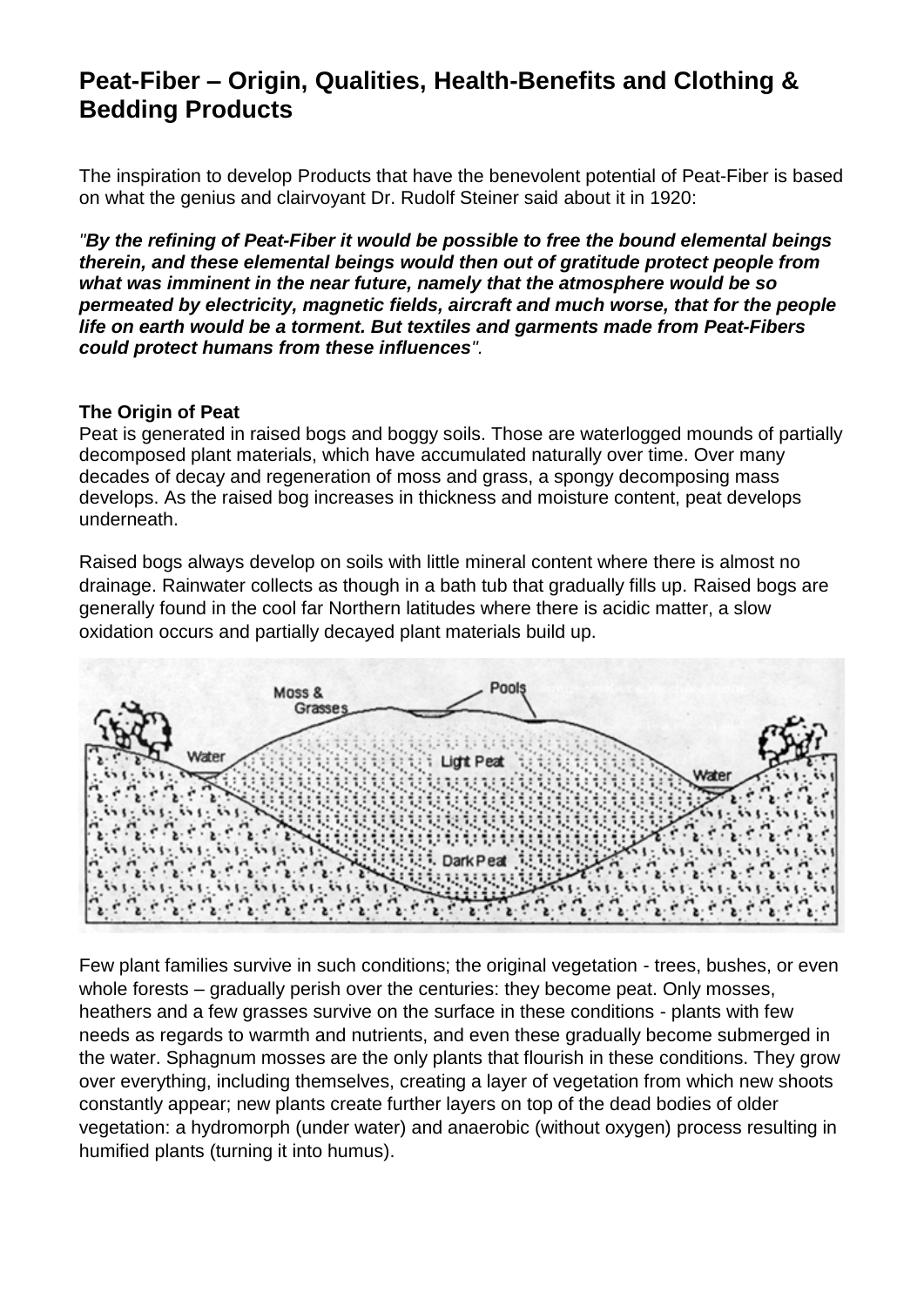Over many years a spongy mass of vegetable matter develops. Increasing in thickness it will in the end absorb 25 times its own weight in water. The surface of these raised bogs is noticeably higher than the surrounding ground, hence their name.

Sunken bogs are flatter, as the name implies; they contain more nutrients and therefore support a richer assortment of plants such as birch, alder, sedge and bent.

Peat development is neither de-composition, with microbial activity converting organic into inorganic matter in the presence of air and water, nor the result of putrefaction, with bacteria ultimately converting organic matter into sludge in a process that also generates CO2, water, and gases such as hydrogen and methane. Peat develops once the upper layers of vegetation have died when a lengthy process begins in which microbial action takes the organic matter through many chemical stages before **it turns into humic substance systems**. Despite their lack of structure these are relatively stable mixtures of substances on **the way to becoming coal**, with some very special properties.

Sheathed cotton sedge favors raised bogs where it constantly dies down and then regrows. Peat fibers are obtained from the light-colored peat nearest the surface of the bog. The black peat lower down contains almost no recognizable plant remains. Its dark color foreshadows the process in which it will gradually turn into coal.

And so peat is plant material at the start of a process of carbonization with a decrease of oxygen leading to black peat and coal. For coal to form, the sunlight and warmth from plant life has been transformed, whilst for peat this process is arrested and there is a blocking and holding of warmth and cosmic forces. Plant life becomes suffocated and is unable to decay fully. It takes about 1000 years for a layer of 1 meter of peat to come about.

The raised bogs and boggy soils are areas where predominately **sphagnum moss** (sphagnum cymbifolium) and **sheathed cotton sedge grass** (eriophorum vaginatum) –in the USA it is a.k.a. *Tussock Cotton Grass*– grow on the watery decomposing vegetation underneath. The latter is a constituent of peat and of the **peat fiber** and it.

[https://en.wikipedia.org/wiki/Eriophorum\\_vaginatum](https://en.wikipedia.org/wiki/Eriophorum_vaginatum) [http://www.efloras.org/florataxon.aspx?flora\\_id=1&taxon\\_id=200026766](http://www.efloras.org/florataxon.aspx?flora_id=1&taxon_id=200026766)

### **Characteristics of Peat and Peat-Fibers**

A number of physical and chemical properties can be deduced from what has been stated above regarding the development and composition of peat. Due to the limited scientific methodologies of Ordinary Materialistic Science these processes will not show up in any of its research. However for a deeper understanding of all the effects we can resort to points of view and insights gained from Rudolf Steiner's spiritual science and his research done accordingly. We can assume that much of what can be said with regard to peat also applies to peat fibers, since these are a constituent of peat.

Peat preserves not only ancient oak boles, tree coffins or corpses, but fruit and vegetables laid in peat also stay fresh longer. Decomposition and putrefaction of organic matter are not only prevented by lack of oxygen and acidity; certain substances and forces present in peat also counteract decomposition. Compost heaps should be covered in a layer of peat.

"*This would effectively protect the conversion processes in them from disruptive outside influences*," Steiner said in his lectures on agriculture given in Koberwitz in 1924.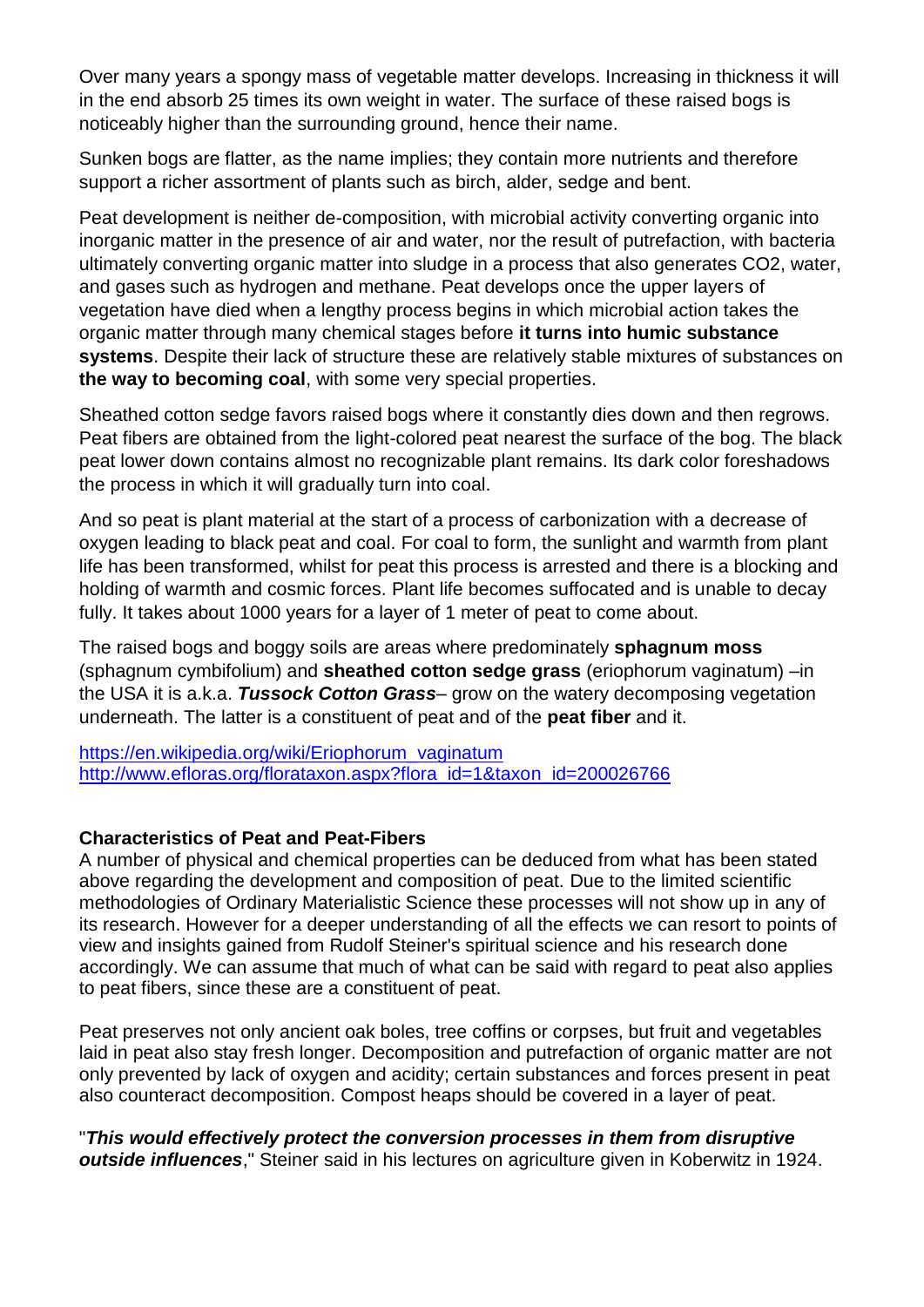A covering of peat also helps to preserve the processes and activities of biodynamic preparations. Although it may make the garden soil more friable when dug in, it is liable to hinder the stream of substances in plant growth and can even be harmful. It should not be regarded as a fertilizer, for left in its natural state it absolutely has no fertilizing effect.

### **Health and Peat**

As stated above in Steiner's remark he foresaw that *"the atmosphere would be so permeated by electricity, magnetic fields, aircraft and much worse, that for the people life on earth would be a torment*<sup>"</sup>. It is obvious that this has come true, and that these meteorological effects have caused a-rhythmia and disharmony targeted at both the etheric organization of Earth's organism as well as those of man. They appear to be distorted in their natural equilibrium and their interwoven conditionality.

In the above mentioned lectures on agriculture Dr. Rudolf Steiner stated **that "***mounds are particularly effective at absorbing positive cosmic forces from the periphery and rejecting disruptive forces"***.** These remarks made by Dr. Rudolf Steiner in conjunction with his earlier mentioned remarks about how the elemental beings in peat can help to protect and care for us show that textiles, clothing and substances from peat could offer protection and healing to humanity in the future (i.e. now), particularly such as those in relation to environmental stress including electromagnetic radiation.

In peat, the ascending (etheric) forces in the remaining life processes of the vegetation are met by descending death processes that cause the vegetation to disintegrate. Hence Rudolf Steiner's general suggestion to his colleagues in his book *Fundamentals of Therapy*:

"*In peat the ether forces have a descending tendency; this must be transformed into an ascending one.This divides plant nature into two aspects. One is oriented towards life, it is wholly in the sphere of the periphery; these are the sprouting organs that sustain growth and flower. The other is oriented toward the lifeless, it remains in the sphere of outward radiating forces, it includes everything that hardens growth, providing a firm supporting structure for life, etc."* Such is the stream of substances in which the lifeless comes to life and what is alive dies; plants exist within such a stream.

In the early 1940's Dr. Rudolf Hauschka –who started the Hauschka body-care products: [https://www.dr.hauschka.com/en\\_US/](https://www.dr.hauschka.com/en_US/) – developed on further some of Steiner's indications regarding peat whilst studying the elemental beings - the nature spirits who are involved in the management of the plant kingdom. Normally when plants die in autumn, the digestive processes of the earth cause the plant life to form humus for future regeneration and the elemental beings are released into the surrounding cosmos. In a peat bog, the elemental beings remain connected and trapped with the partially decomposed plant substances for decades and even centuries. Each year's new growth partially dies and falls mummified on top of the previous layer. Years of accumulated plant matter results in the forming of peat.

#### **This means that centuries of stored forces of growth and development from an originally healthy, vital natural world free of environmental toxins or electric and electro-magnetic influences are therefore imprisoned in peat and in peat-fibers.**

The proper activity of the elemental beings is to care for the natural world until humans develop to the stage that they can creatively and responsibly carry this task. In the moors, the elemental beings are bound to the peat such that over time they become hostile and angry towards a positive evolution of the cosmos. A sense of this angry, somber nature is in the atmosphere of all moors due to these aberrant elemental beings.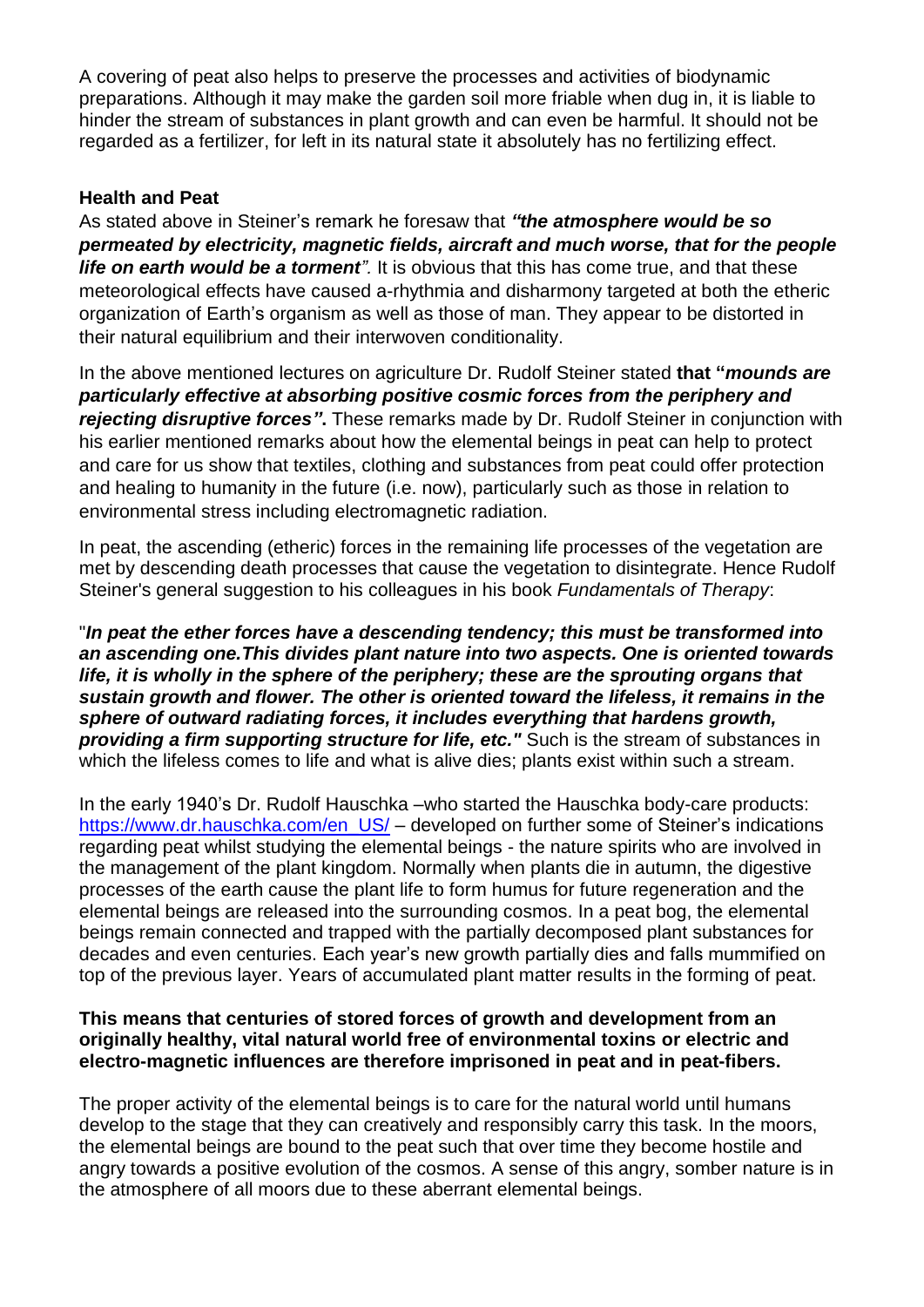So it makes sense that Rudolf Steiner considered releasing these elemental beings to be a task for humans today. He gave indications that through the right biological care peat can be enlivened, and from it a ruffled, tensile and spinnable fiber can be produced to spun it for textiles and clothing, and the fluids can be used medicinally, enabling people to be strengthened physically and protected from the destructive environmental changes in the future.

These elemental beings can thus be released and liberated through the manufacturing of peat products whereby they have a new task to protect and care for people. Dr. Hauschka says this is the reason peat helps people who suffer under chaotic environmental change.

Dr. Hauschka also researched the therapeutic use of the fluid extracted during processing of the peat substance – the "**solum uliginosum**" – used in oils. It was known over thousands of years in England, Ireland and Europe that organic substances from the moors could be used therapeutically for many illnesses and ailments.

#### **Health-Benefits of Peat-Fibers**

In medicin peat has been applied for over 200 years while in the more expanded (alternative and natural) medicinal approaches it has been used therapeutically for thousands of years.

Based on what was previously outlined above the health-benefits of peat-fiber and products made of it can be summarized as follows:

#### **1. Peat-Fiber provides warmth to our body**

The warming, vitalizing effect of peat has been used for a long time in the treatment of **rheumatic or sclerotic conditions**. This is due to the high specific heat of the humic substance system because such heat is easily stored therein.

#### **2. Peat-Fiber supports our skin**

Peat acts a-septically (antibacterial, antiviral, fungicidal), anti-inflammatory, circulationpromoting, in rheumatic diseases, in joint inflammation, but also fertility-promoting. The medicinal effect is mainly attributed to the humic substances (fulvic acid and humic acid).

The antibacterial properties of peat products are directly due to solutes in the peat. Open wounds heal more quickly and are less likely to become infected, which is also partly due to the acid pH of bog water.

Textiles containing peat-fibers provide us with a protective layer that corresponds in some ways to our own physiological protective layer, the skin. Peat fibers, stemming as they do from a grass, contain a lot of silica resulting from the high silicic acid content of sheathed cotton sedge. Silica, SiO2, is quartz. Quartz, in turn, has a strong affinity to light, to the cosmic environment surrounding us all. On the other hand, the humin system belongs to the dark carbon. Peat fibers' affinity to light and repulsion of light both react to external stimuli. Human skin, too, contains relatively large amounts of silicic acid, and in the melaninproducing pigment cells we have a process similar to the humin system.

The above-mentioned skin substances also react to external stimuli by triggering an appropriate reaction in the relevant defense system. It is therefore easy to understand why textiles containing peat-fibers can lend a helping hand to our own protective skin layer in its efforts to ward off harmful influences from outside.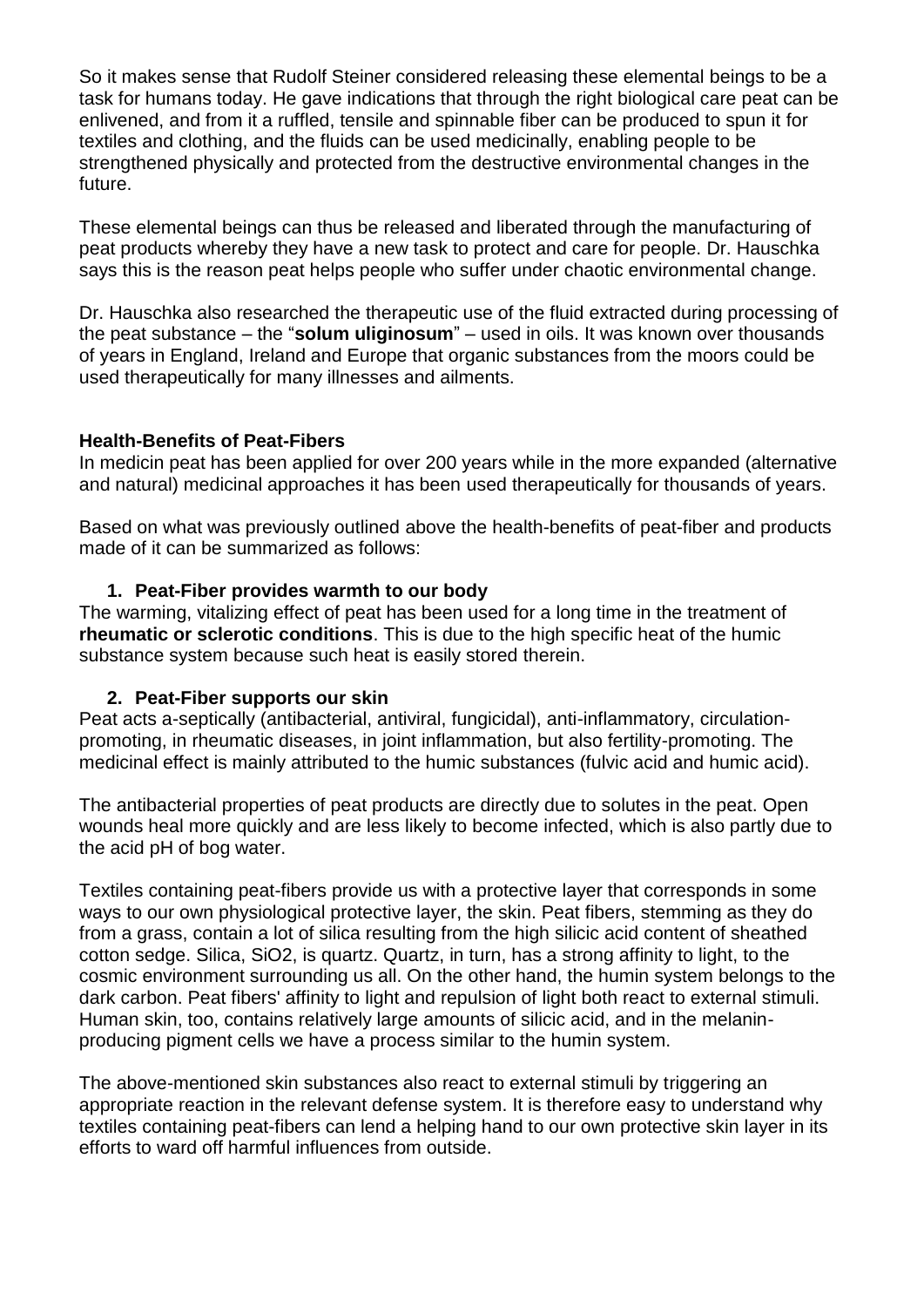# **3. Peat-Fiber supports and protects our life forces**

Our Life forces need warmth and our Life forces need activating wherever damaging influences exercise their inhibiting effects. It is fundamental for us that our Life forces operate well while they play a fundamnetal part in establishing our sense of well-being, our consciousness and our thinking. While the warmth of our Life-forces is also a conduit for our circulation the peat-fiber also generates support for it tob e able to operate in an optimal manner.

So textiles containing peat fibers provide warmth in a specific manner. Textiles containing peat fibers are thus doubly useful: as a prophylactic measure for healthy individuals and as a support to help sick people regain health. Debilitated life forces need plant fibers (linen, cotton, etc.), just like we need food to give us strength. Peat-fiber can provide a reinvigoration of such disturbed life forces.

While peat-fiber supports the human skin as well as our life forces it is understandable that peat-fibers actually works out as in generating "**a skin around our life-forces**" – the protective layer mentioned earlier. The process towards becoming coal – i.e. carbon – corresponds with the foundation of our physical body. No wonder it is often people's experience they feel well grounded and shielded pretty much right away when putting on clothing that contains peat-fiber. The image that comes to mind is that of a panzer or a rock.

# **4. Peat-Fiber protects from radiation**

So textiles containing peat fibers give warmth in a highly specific way. Another angle here is that this also involves a heat-activating process triggered when high-energy light is converted to long-wave heat radiation by the brown humin substances. Heat and light, which are essential for life, are in continuous wave motion. Light has very short wavelengths, and those of UV light are even shorter.

Light with especially short wavelengths damages proteins and thus cells. Human skin transforms short-wave into long-wave radiation with the help of endogenous melanin. Melanin, which is related to the humins, is the brown skin pigment we know as freckles. It is produced by melanocytes as a protection against the UV radiation constantly reaching the earth from the sun. We protect ourselves against this inimical, cold and invisible radiation by increased sweat secretion (sweat also contains substances that absorb UV radiation) by producing our own active substances (enzymes) which immediately repair cell damage by increasing cell production (horny layer of skin), and by the vital synthesis of skin pigments.

The existence of inimical radiation brings us to the current importance of peat fiber textiles for clothing. UV radiation from the sun and outer space has hitherto mainly been held in check on its way to earth by a protective ozone layer. We know that this is subject to growing damage through industrial use of CFCs, so that exposure to UV radiation is on the increase. The types of radiation reaching the earth from space and from the sun are: radio waves, heat, light, UV light. Wavelengths are progressively shorter in this sequence, reaching zero in X-rays which come next. From this point, more or less continuous radiation turns into the crackle of the Geiger counter caused by gamma, beta and alpha rays: radioactive radiation. The chemical actions of UV light in cells become destructive when X-rays or radioactive rays reach cell tissue.

Radiation damages the DNA in cell nuclei, causing irreparable damage and cell fragments the removal of which has toxic effects on the body. Almost exclusively young, growing tissues are affected or tissues that reproduce rapidly, such as blood cells, reproductive cells, or the cells in the intestinal walls. This is why children are particularly threatened.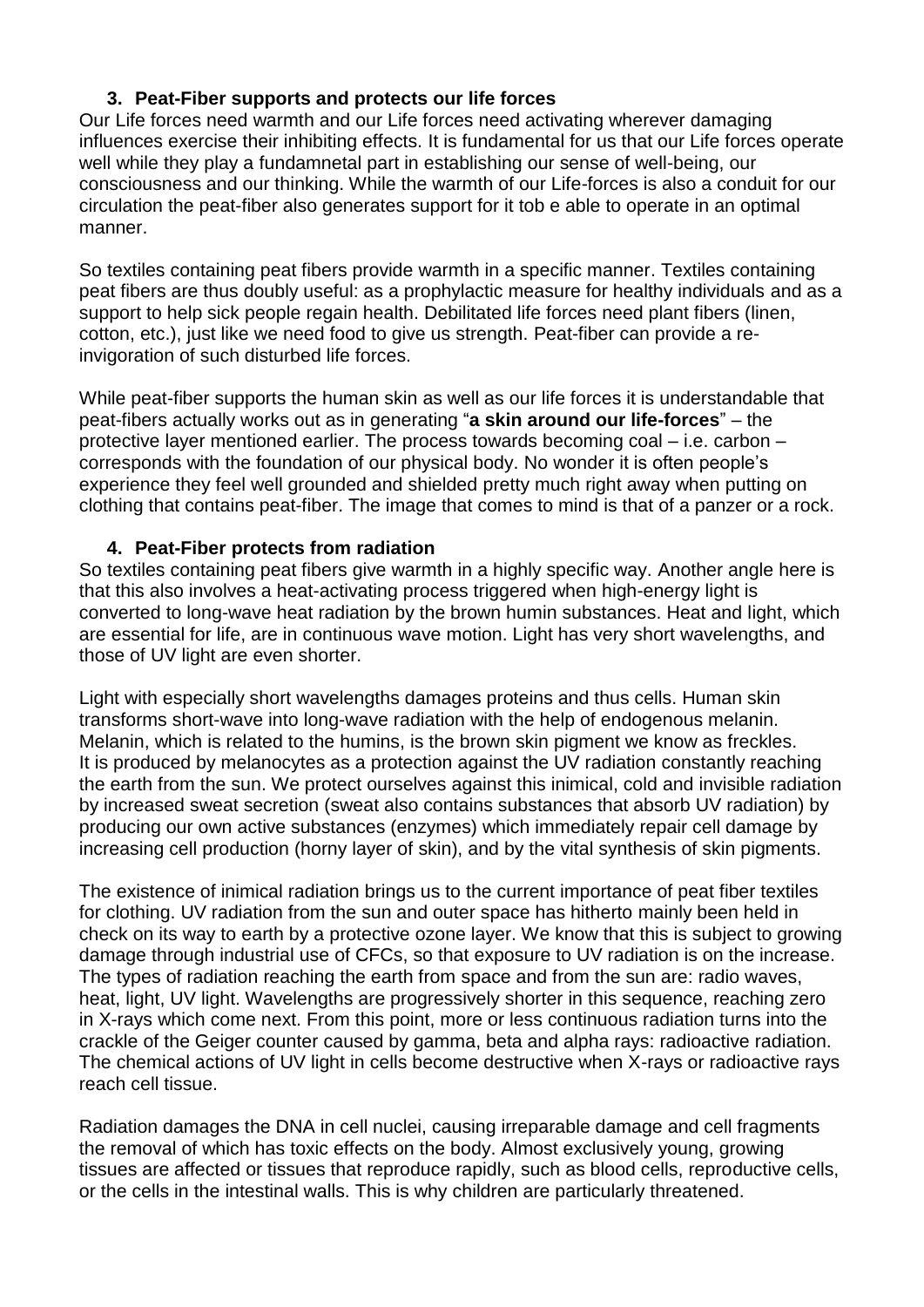In similar manner can peat-fiber also provide protection against harmful effects of Earth radiation.

# **5. Absence of electrostatic charge in peat-fiber**

There is practically no electrostatic charge in peat fibers.

### **6. Peat-Fiber absorbs moisture**

There is another advantage of textiles and clothing made of peat-fiber. We all know the discomforts of wearing easy-care synthetic textiles that quickly make a good many of us perspire and smell. This generally happens because heat is trapped by fibers that cannot ventilate adequately or which lack the ability to absorb moisture. Peat textiles do not have these disadvantages.

Peat has a low specific weight so the fibers are loosely woven and light-weight (high airiness). They absorb moisture because of the colloidal nature of the humin in the fibers. They act like a sponge, and absorbed water can be squeezed out again. It is also the humins that make the textiles specially efficient at binding odors, sweat and salts.

Peat fibers can easily be spun with wool in a 25, 40 or 50% mixture. Those percentages have proven to be a good proportion in a wool & peat-fiber mixture. The properties of peat still work out in such mixtures whereas the peat complements or increases the properties of the thread with which it is spun.

# **7. Lowlevel flammability of Peat-Fibers**

Another also rather important property is that peat fibers bum almost as badly as wool; they just glow or glimmer. Synthetic textiles on the other hand can generate high temperatures when burning, and they also release toxic gases.

### **Summarized:**

### **A. Peat-fibers bedding products**

The above pointed out benefits (for our body, skin and life-forces) show that peat-fiber products also will be of great value in the bedroom, such as comforters and matrass top covers. In the case of such beddingmaterials the peat-fiber and wool-sorts can be easily combed into a 50/50 blend of peat-fiber and wool to provide the fillings. Such a blend can maximize the benefits of both of their properties.

The moisture and body heat released during sleep activate the active ingredients in the peat. It can be assumed that a peat bed has the same effect as a moor-bath, especially since you spend much more time in bed.

In this day and age it shows products of peat-fiber are one of those items that would have a legitimate standard place in a household geared towards operating in sound manners.

### **B. Peat-fiber clothing products**

A healthy constitution will to some extent resist radiation damage or cope better, which is why a physiologically and psychologically healthy lifestyle is so very important. However, direct protection against radiation is only provided by such proper protective clothing. Natural clothing can have a place in such a lifestyle, and this is where textiles containing peat-fibers come into the picture.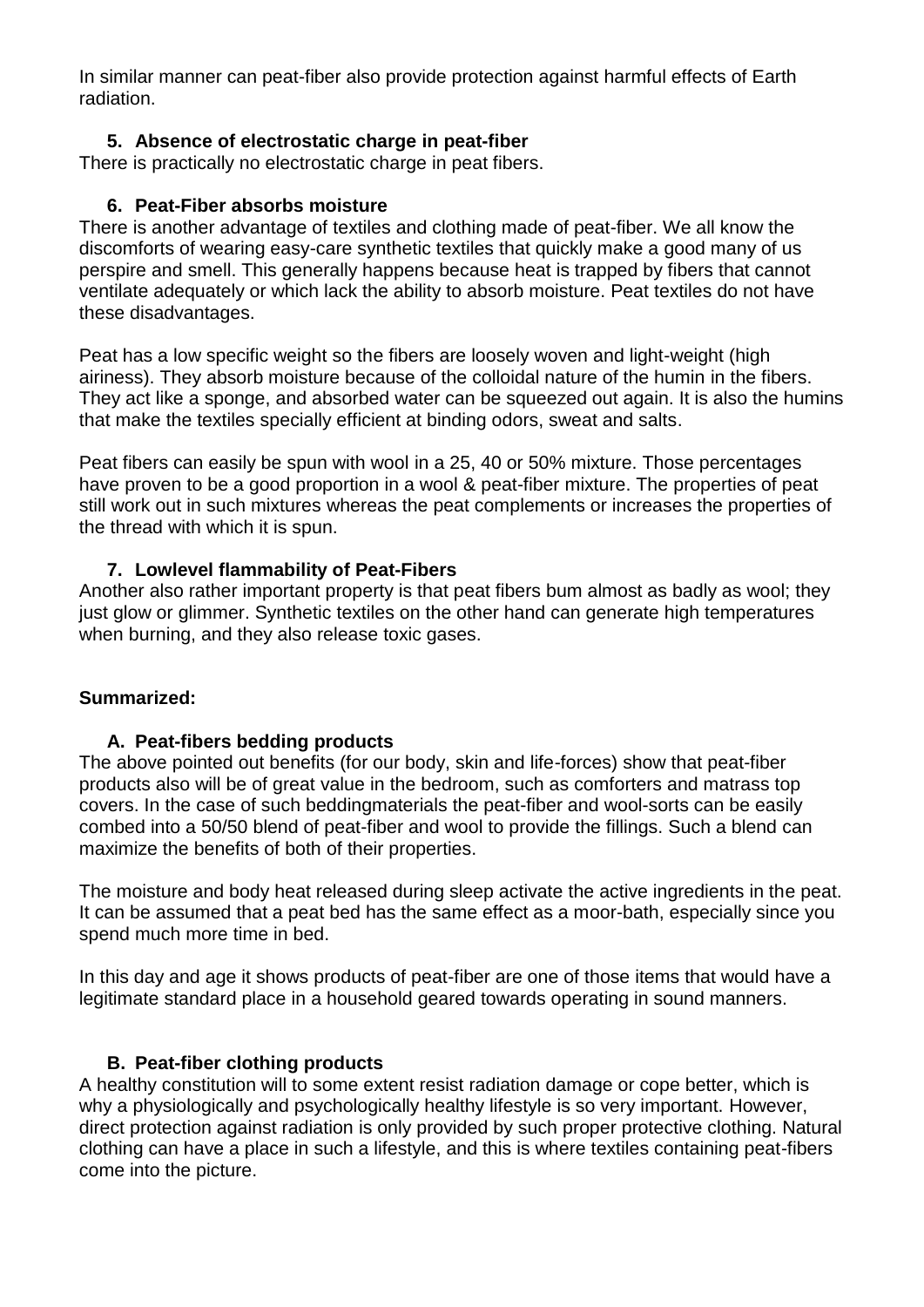#### **Disclaimer:**

It is not purported here that the protection of Peat-Fiber can be measured with a radiometer or a Geiger-counter.

Peat products in themselves do not cure us; rather they can be used to form a protective benevolent layer around us, allowing our own life forces to sustain, strengthen and heal us.

Individual reactions must always be taken into account when using Peat-Fiber bedding products, wearing Peat-Fiber textiles or using such products in other ways (such as the medicinal peat-products that contain solum uliginosum).

#### **Peat-Fiber Processing and Production**

The part of peat that is eligible for clothing is the peat-fiber of the **sheathed cotton sedge grass** (eriophorum vaginatum) –in the USA it is a.k.a. *Tussock Cotton Grass*. It requires the peat-fibers to be from 0.5 to 3 meters below the surface of the moor to be eligible for using it as a product for textiles.

In some fo the nordic countries such as Sweden and Finland peat is harvested using sustainable environmentally protected systems for alternative biofuel and horticultural use; it is the by-product in this process that is used for the peat products. The peat used is obtained from the light-colored peat near the surface of a peat bog and moor extract (such as solum uliginosum) is obtained as an aqueous solution in the separation/production process of the peat fibers.

There are a variety of peat producers who have managed to to develop a technical process that makes it possible to extract the fibers from peat and process them to obtain a substance that can be carded and spun with wool. Fragments of fiber and moss particles shake out of the mixture, after which the textile has all the advantages and benefits described above.

On average peat-fibers are 4cm long and are subjected to mechanical cleaning before processing. The fibers thus remain completely natural and retain their salutogenic, antibacterial, antiviral and fungicidal properties obtained by the fermentation. Peat fibers, however, have no bulking power.

Steiner foresaw that to produce and obtain even more usable peat-textiles it would require an enlivening and refining of peat-fibers. He had made indications on how to re-invigorate the peat-fibers as well as making them more solid, softer and gain elasticity whereby they could become more comfortable to wear in clothing.

Along those lines Steiner had suggested to a man named Henri Smits (he experimented with peat based on Steiners indications) that **the peat-fibers of sheathed cotton sedge found in the peat of raised bogs could be made spinnable**. Textiles woven from such yarn would be warmer and stronger than those made from wool.

Although no one has yet fully succeeded in producing such usable peat-textiles as Steiner envisioned, there have been substantial developments that have allowed the production of peat-fibers to such a degree that it has obtained much of the potential benefits that the peatfiber has to offer.